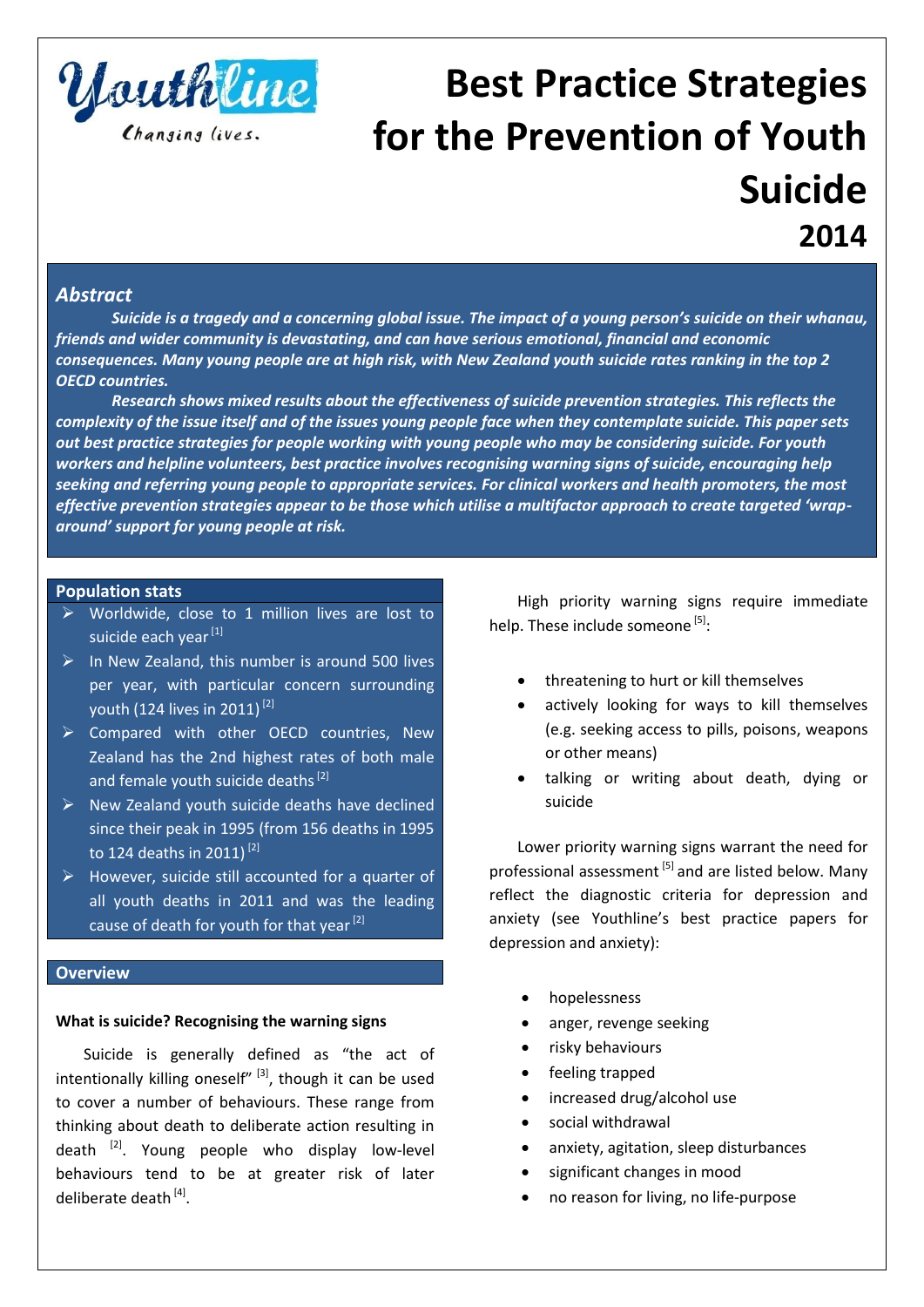However, many young people may not be completely open about their contemplation of suicide [6] .

*Young people may:*

- not have thought about suicide before they actually attempt it (i.e. they act on impulse)
- be serious about dying and may not wish to be stopped
- feel ashamed about it
- feel talking about suicide to be tapu or taboo
- worry they will be thought of as 'crazy'
- be afraid they will be locked up, or detained by police
- worry about confidentiality
- not believe anyone can help
- have trouble labelling or naming their pain

However, there appear to be many ways for gently inviting conversation about suicide that may be helpful. The Mayo clinic (a non-for-profit medical practice and research group) suggests asking some of the following questions<sup>[7]</sup>:

- How are you coping with what's been happening in your life?
- Do you ever feel like just giving up?
- Are you thinking about dying?
- Are you thinking about hurting yourself?
- Are you thinking about suicide?
- Have you thought about how you would do it?
- Do you have the means to do it?

Researchers have also suggested that using techniques such as normalising suicidal thoughts (emphasising that other young people also consider suicide) could reduce some of the shame or taboo that young people may associate with having suicidal thoughts and talking about it [8].

# **Vulnerability and risk**

Risk factors (such as background, family, psychological and personality factors) increase a young person's likelihood of experiencing difficult circumstances, stressful life events and mental illness which, in turn, make them vulnerable to considering suicide <sup>[9]</sup>.

This model may be helpful in understanding the 'big picture' of a young person's life. It may also be helpful to consider that factors influencing suicide are not the same for everyone, but rather fluctuate over time and differ across demographics of age, sex and ethnicity<sup>[4]</sup>.

Knowledge of risk factors will be helpful in the assessment and treatment of a young person. These include  $[4; 10; 11]$ :

- mental health issues and psychopathology (particularly mood and substance abuse disorders, and antisocial behaviours)
- biological predispositions and factors (including genetic, medical and neurological factors)
- family histories of suicide
- childhood and family adversity
- social deprivation
- family disadvantage and dysfunction
- economic hardship or disadvantage
- substance abuse
- stressful life events or adverse circumstances
- shared social meanings of suicide (including cultural, religious and familial beliefs, and media normalisation)
- access to lethal means and opportunities to use them
- previous suicide attempts
- circumstances which have led to involvement with Child, Youth and Family Services

Depression has been found to be a consistent risk factor for suicide  $[12]$ , with suicidal ideation being part of its diagnostic criteria  $[13]$ . It is recommended that this best practice paper be considered alongside Youthline's 'best practice intervention strategies for depression' paper.

# **High risk groups**

# **Young men**

Male youth suicides have been consistently higher than female youth suicides since 1967, with three times the number of male youth deaths in 2011 (93 compared to 31 female youth deaths) $^{[2]}$ .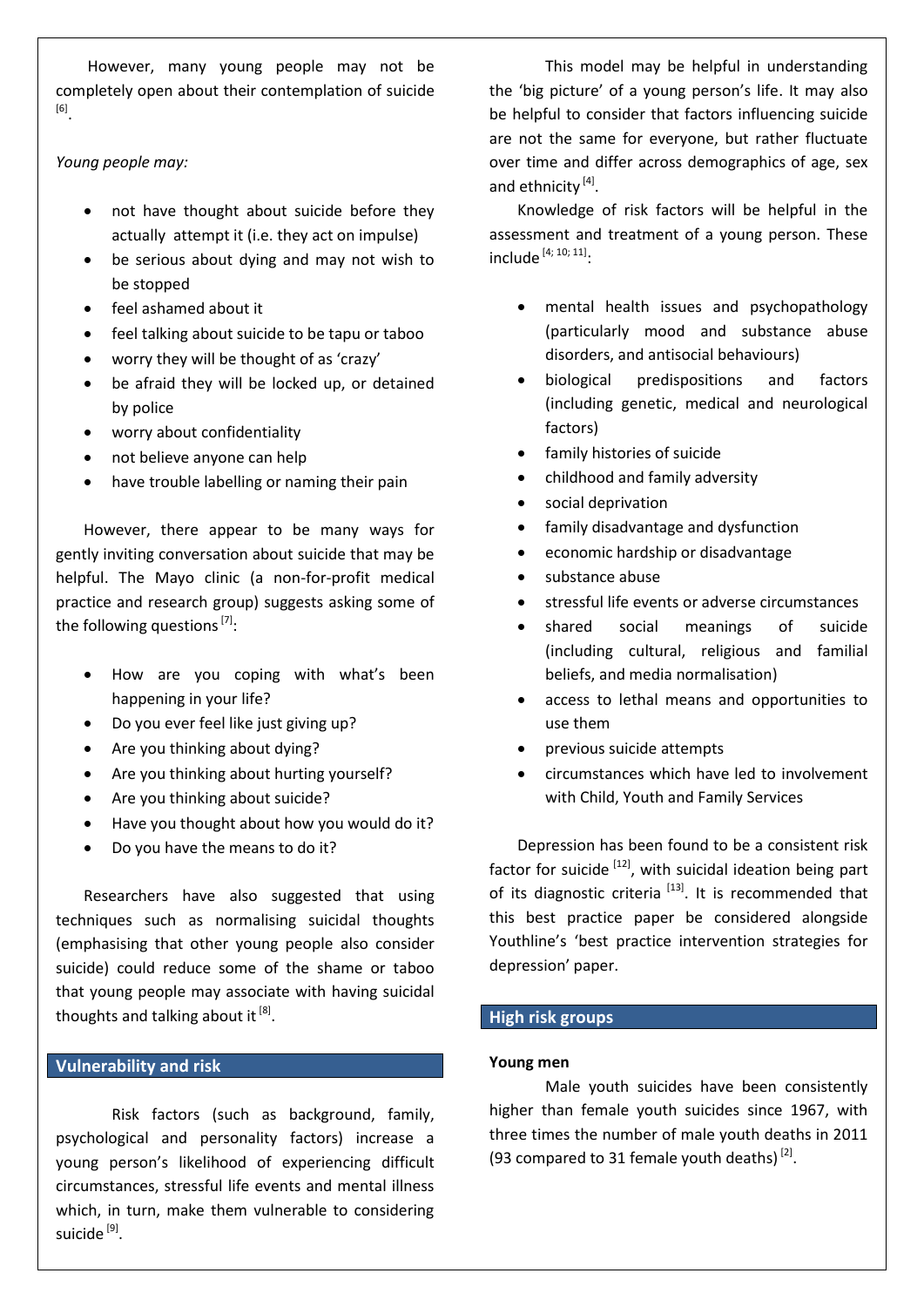#### **Young Maori**

Maori youth are at high risk of suicide, with suicides rates over twice that of the declining rates of non-Maori youth  $^{[2]}$ . This reflects global trends, where indigenous mortality trends show suicide rates two to three times higher than the general population  $^{[4; 11; 14]}$ . This is not surprising given the many risk factors that Maori face. Compared to non-Maori, Maori are more likely to experience anxiety, mood, eating and substance disorders,  $[11; 15]$  as well as social disadvantage and stressful life events (such as homelessness, unemployment, incarceration, family problems, violence and abuse)<sup>[11; 16]</sup>. Maori are also more likely to experience negative effects associated with historical events of colonisation, particularly trans-generational trauma, loss of land, loss of culture, racism and social exclusion  $[4; 11]$ . These experiences overlap risk factors for depression and suicide, and put Maori at increased risk <sup>[11]</sup>.

Such high exposure to risk factors highlights the pressing need for effective prevention for Maori young people. The most common prevention strategies targeted toward overseas indigenous populations are community prevention, gate-keeper training and education initiatives  $[11]$ . However, assessing interventions aimed at indigenous populations is both complex and difficult, thus few evaluations of acceptable methodological quality exist  $[11]$ . There appears to be a need for greater partnership and collaboration between government bodies, research organisations, health-care providers and indigenous services to develop and evaluate effective indigenous-specific interventions [11].

# **Contagion**

Contagion refers to the spread of suicide to vulnerable young people through imitation [17]. Research suggests that young people who are already vulnerable to considering suicide are more likely to attempt suicide following media portrayals of suicide  $[17]$  or in response to the suicide of someone close to them <sup>[18]</sup>. This trend appears to be highest for young people aged between 15 and 19, with minimal effects on those above the age of  $24^{[17]}$ .

# **Resilience**

The following resilience factors may act as buffers for young people, which could weaken the influence of vulnerability and risk [16; 19; 20].

- perceived fairness of teachers
- feeling safe at school
- Individual attributes
	- $\triangleright$  cognitive ability
	- $\triangleright$  temperament and personality
	- $\triangleright$  self-regulation skills
	- $\triangleright$  positive outlook
- relationships
	- $\triangleright$  family connection
	- $\triangleright$  caring family relationships
	- $\triangleright$  connection to pro-social peers
- community resources and opportunities
	- $\triangleright$  good schools
	- $\triangleright$  connection to pro-social organizations
	- $\triangleright$  neighbourhood quality
	- $\triangleright$  social service quality
	- $\triangleright$  health care quality

Despite increased academic interest in protective factors to suicide in young people, there is little systematic research directly linking resiliency factors to reductions in suicide <sup>[20]</sup>.

# **Best practice**

Before a discussion around best practice takes place, it may be useful to consider the language used when talking about suicide. Particular language may maintain stigma and shame around suicide, and can make it harder for grieving communities to cope with a death by suicide [21; 22; 23].

It is common to speak of 'committing' suicide, 'completing' suicide, a 'successful' suicide, or a 'failed' or 'unsuccessful' suicide attempt. However, it has been argued that the word 'commit' has negative meanings associated with criminal offences. On the other hand, to say that someone successfully completed suicide or failed a suicide attempt may position suicide as something positive to strive for  $[21;$  $22; 23$ . Researchers and health services have recommended the use of 'suicide', 'death by suicide', 'died by suicide', 'ended/took their life own' or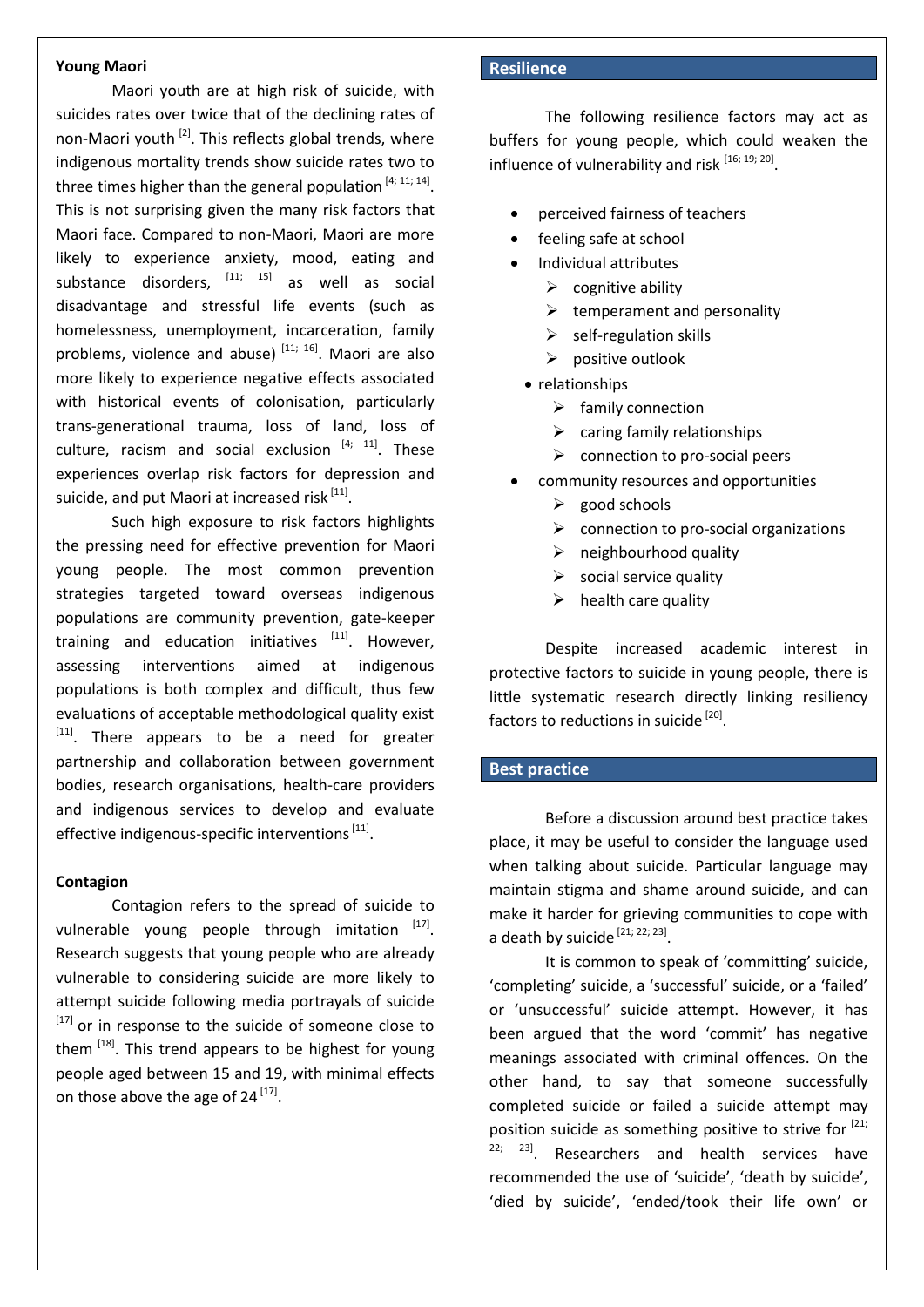'attempted to end/take their life' to avoid negative associations and accusations  $[21; 23]$ .

Evidence suggests that 'wrap-around' prevention strategies may be effective in preventing youth suicide. These strategies incorporate multiple methods (e.g. training gatekeepers as well as increasing access to pharmacotherapy and psychotherapy) and involve multiple levels of healthcare systems (e.g. public health care as well as primary health services)<sup>[24]</sup>.

What follows is a review of individual suicide prevention strategies and their supporting evidence. Each could be used as part of a larger, comprehensive wrap-around approach.

#### *Recognition and referral (gatekeeper training)*

Recognition and referral initiatives train people who have regular contact with young people to act as 'gatekeepers'. Being a gatekeeper means looking out for warning signs of suicide (recognition) and then to refer young people to help services that specialise in intervention with suicide (referral).

Recognition and referral has been found to be both popular and effective in preventing possible suicides  $[25]$ . As a result of recognition and referral training programs, adults who work with young people have reported improvements in their knowledge, skills, attitudes and access to services. Research also shows that between approximately one to two thirds of trained recognition and referral gatekeepers report intervening with a suicidal young person within 6 months following training [25].

*Peer* recognition and referral gatekeepers are young people who are trained to watch out for warning signs in their peers, and then to refer at-risk peers to help services. Peer training has shown increases in skills, knowledge and attitudes toward suicide prevention  $^{[25]}$ . There is also some evidence to suggest that peer gatekeeper training may be effective with particular indigenous populations; increasing gatekeeper knowledge, their intentions to help and their confidence in identifying risk [25].

However, research also suggests that some gatekeepers may attempt to manage at-risk young people on their own rather than referring them on <sup>[26]</sup>. This suggests that in recognition and referral training, the risk to gatekeepers of the burden of support should be emphasised, as well as the importance of referring at-risk young people to appropriate care.

Particularly effective recognition and referral prevention initiatives tend to be deployed as part of larger programs, aimed at specific populations and carried out within organisations such as schools or military services<sup>[24; 25]</sup>.

#### **Telephone helplines and text services**

Although there is no robust systematic evidence behind the effectiveness of helplines and text services in preventing suicide, the body of supportive research appears to be growing. Recent research suggests that telephone helplines can be effective in preventing a caller from harming or killing themselves, while also increasing their feelings of being supported  $^{[27]}$  and reducing their suicide risk status, psychological pain and feelings of hopelessness over the course of a call [28].

Around 8% of young people contacting Youthline's text counselling service talk about suicide. In research on their experiences of this service, young people report a preference for texting, rather than contacting a close adult or face-to-face counsellor. Their reasons included using a service that seemed anonymous and private, and gave them the ability to control their interaction with the service<sup>[29]</sup>. Although Youthline does have procedures around tracing texters in the event of an emergency, the text counselling service appears to reduce young peoples' perception of possible negative interference by an adult <sup>[29]</sup>. This research suggests that young people value anonymity and control in help-seeking; characteristics which helplines and text services use to provide young people with spaces to talk through suicidal thoughts freely and openly.

Helpline callers have positively rated a number of call and counsellor characteristics, and may respond well to  $^{[27; 28]}$ :

- feeling listened to
- feeling understood
- being allowed to talk
- warmth and empathy
- options for coping
- availability and patience of their counsellor
- a space to calm down
- clear thinking/seeing a new perspective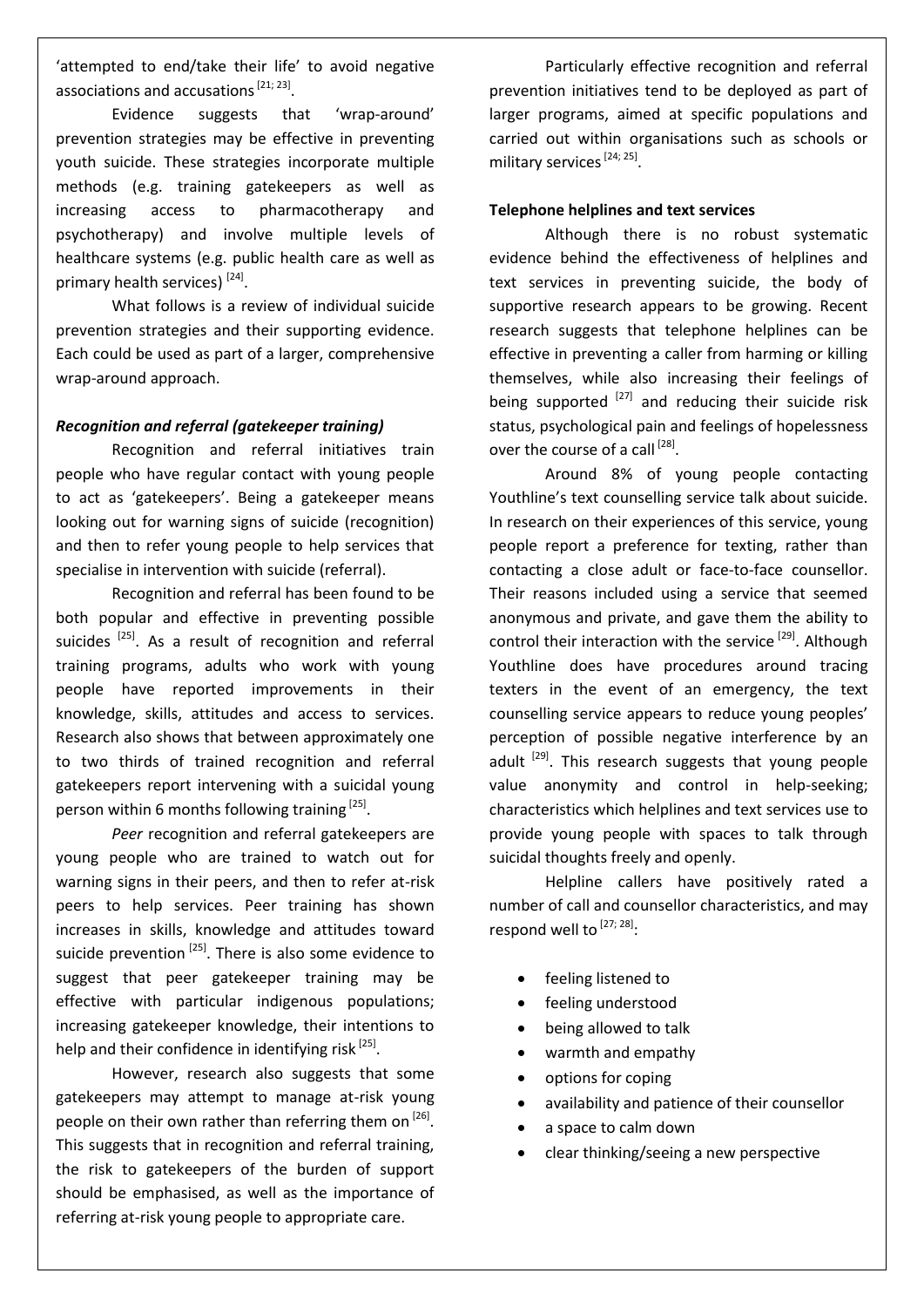This suggests that helplines may be an effective prevention strategy by providing respite and human connection within a call. On the other hand, callers gave negative feedback in regards to counsellors<sup>[28]</sup>:

- providing unhelpful referrals
- being uncaring or abrupt
- making unhelpful suggestions or advice
- not identifying problems

Overall, there is evidence that helplines provide callers with the opportunity to establish a warm and caring relationship with phone counsellors, which may play a role in preventing a caller's immediate suicide. Callers also appear to appreciate a person-centred, strengths-based approach rather than a solution-based approach.

Some research suggests that a caller's intent to die may remain high at the end of their conversation with a helpline counsellor<sup>[28]</sup>. Therefore, respite appears to be temporary, which highlights the need for referral to appropriate services.

#### *Advising health care providers*

Health care providers are people who work with young people in primary health care roles such as school nurses, family physicians, general practitioners and staff in emergency departments. Health care providers play an important role in preventing suicide given that they may be a first point of contact in response to a young person feeling unwell. Health care providers thus play a vital role in recognising suicide risk and also in treating and managing at-risk youth. However, systematic reviews have shown that many health care providers may not recognise suicide risk. At-risk young people may thus miss out on treatment [24; 30].

What appears to be missing is training and support that equips health care providers with the knowledge, skills and tools to recognise and address suicide risk <sup>[24; 30]</sup>. Organisations such as Youthline that provide seminars and training are in a good position to advise health care providers in the recognition, referral and ongoing care of young people considering suicide. Staff and volunteers are also in a good position to create links between such organisations and health care workers to ensure continued training and support.

Some education programs have shown increases in the recognition of symptoms of mental disorders as well as increases in antidepressant prescription rates  $[24; 30]$ . Increases in antidepressant prescriptions have, in turn, been linked with decreased suicide risk  $[24]$ , though the evidence has been mixed [30].

#### *Helping young people to overcome barriers*

Limited health literacy, help-seeking reluctance and not sticking to treatment regimens may present barriers between young people and suicide prevention  $^{[24]}$ . This may be particularly true of young people experiencing depression, due to behaviours that are associated with depression such as social withdrawal (which could prevent helpseeking) or reduced motivation (which could prevent treatment adherence).

Those working with young people are in a good position to educate young people, encourage help-seeking from appropriate services and support young people in following through with prescribed treatments.

#### *Public awareness and education programs*

Public awareness and education campaigns have been popular in trying to increase the general population's awareness of issues such as depression and suicide. They also aim to reduce negative associations people may have with these issues. However, there is no robust evidence to support the effectiveness of public education campaigns in increasing public awareness or treatment seeking [30]. There have also been criticisms that this approach may tend to exaggerate the prevalence of suicide in young people and so risk portraying suicide as a common and therefore acceptable course of action [31] .

# *Psychotherapy*

Several reviews have found promising results with various cognitive-behavioural therapies, *with adults* [30; 32] *.* In particular,

- cognitive therapy has shown promise in reducing suicidal behaviours and reattempt rates
- dialectical behavioural therapy in improving treatment adherence and reduced suicidal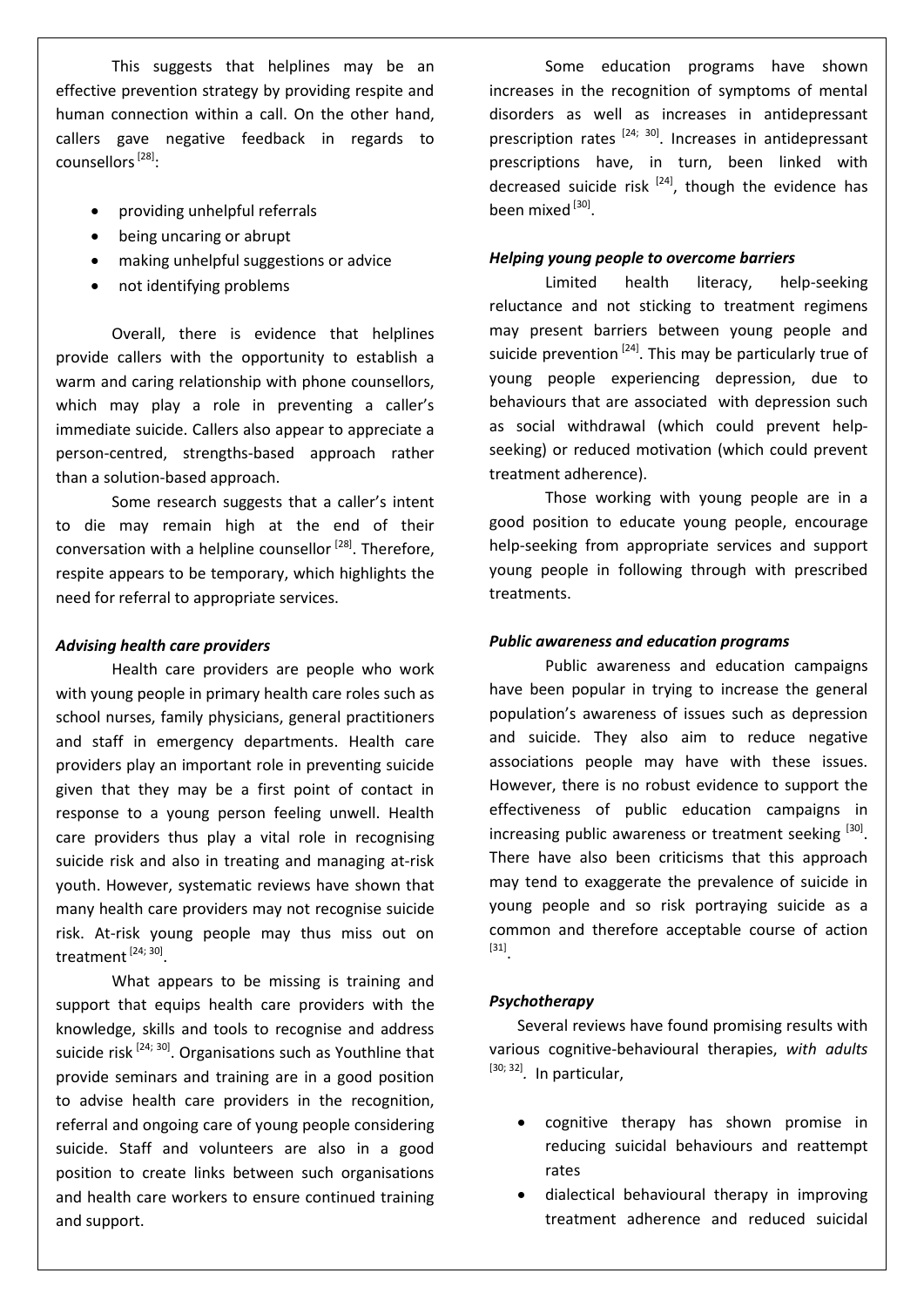behaviour in those with borderline personality disorder

- problem-solving therapy in improving hopelessness and depressive symptoms
- interpersonal psychotherapy, cognitive behavioural therapy and dialectical therapy in decreasing suicidal ideation

However, cognitive-behavioural prevention strategies have so far been found ineffective in reducing risk in young people [32].

Suicidal behaviour appears to be difficult to treat in young people and may require treatment approaches that differ from those that are effective in adults <sup>[32]</sup>. There is some evidence to suggest that problem solving, coping with stress and improving resilience may strengthen a young person's protective factors, though none exists to confirm the prevention of suicide [20; 30].

#### *Pharmacotherapy*

Recent research has found the use of antidepressants to be effective in treating the symptoms of depression and anxiety  $[33]$ . However, warnings have been issued overseas, advising carers to monitor pharmacotherapy use in young people due to concerns around possible adverse suicidal effects of medications, particularly selective serotonin reuptake inhibitors (SSRIs)  $[30]$ . Careful consideration is advised when considering pharmacotherapy for young people.

#### *Means restriction*

Tougher governmental regulation around access to lethal means (such as tighter regulation of firearm ownership, pesticides, barriers at jumping sites and lower toxicity antidepressants) is linked with reduced suicide rates by these means [24; 30]. Restricting access to lethal means may thus be an effective way to prevent suicide.

However, it is important to bear in mind that the most common means of suicide in New Zealand in 2011 were hanging, strangulation and suffocation  $^{[2]}$ . These means may be harder to monitor than firearms or poisons, which should be taken into account if considering means restriction.

#### *Screening and assessment*

Screening and assessment methods have been found to be effective in identifying at-risk youth [30], while presenting them with little risk  $[24]$ . However, screening is not a treatment in itself and should be followed up with appropriate care <sup>[24]</sup>.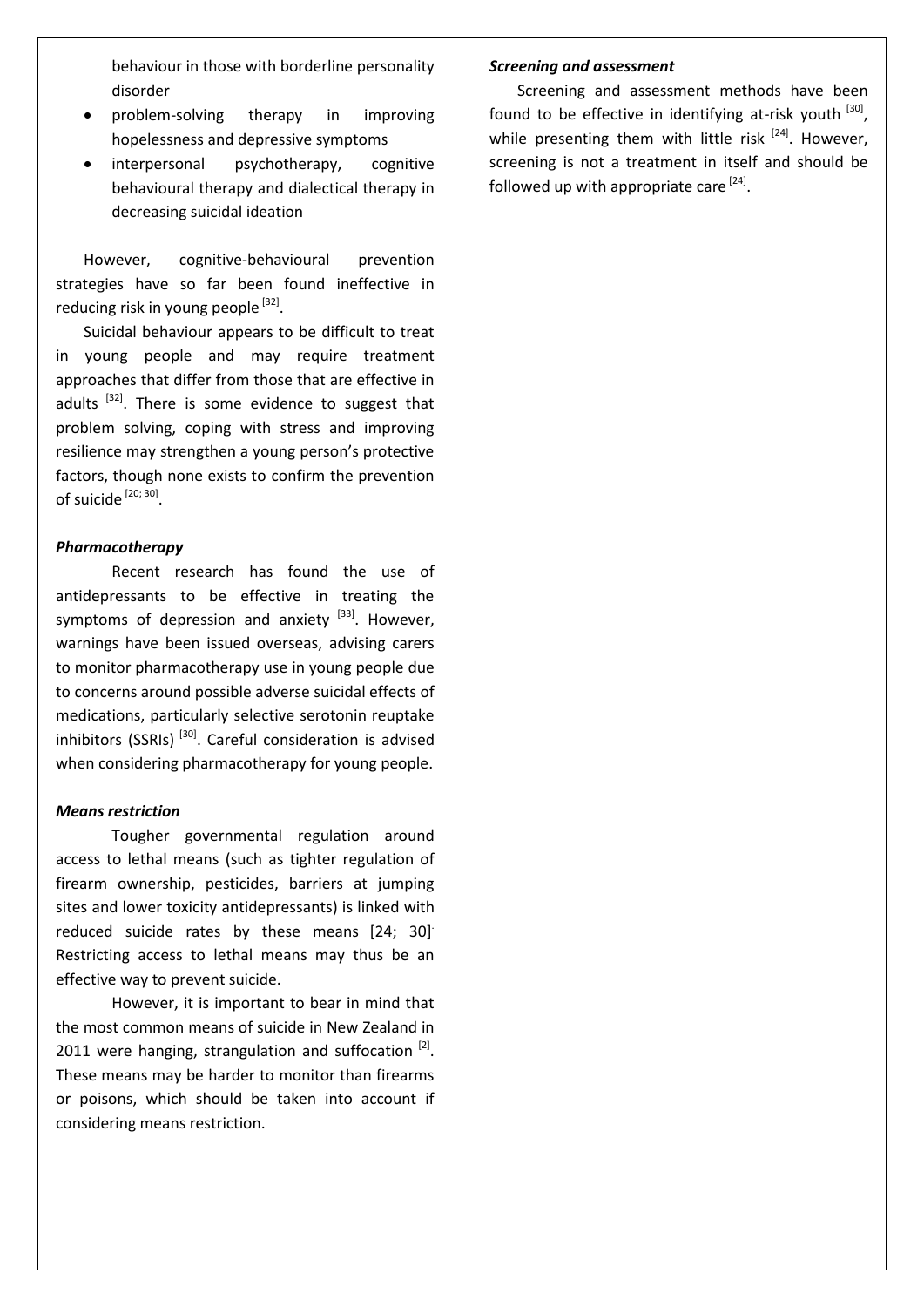#### **Summary**

While the literature on suicide prevention does not provide definitive direction for treating suicidal behaviours in young people, there appears to be much that can be done to prevent suicide. This mainly involves training people to recognise and act on warning signs of suicide. For those working closely with young people, particularly youth workers, helpline volunteers and health care providers, best practice means being able to recognise warning signs of suicide and being able to refer young people to appropriate services. Recommended referrals are listed on the following page. Given the links between depression and anxiety to suicide, knowledge of the symptoms of depression and anxiety is also advised, especially since not all young people that struggle with depression and/or anxiety will be officially diagnosed (see Youthline's depression and anxiety best practice papers).

Of particular relevance to those working in clinical services, there appears to be no single 'magic bullet' prevention strategy for youth suicide. Instead, young people may benefit most from a combination of simultaneous, intertwined and overarching prevention strategies. Young people may also respond well when prevention strategies are individually and culturally tailored.

#### *Strategies that work*

- $\checkmark$  Training those who work with young people to recognise warning signs of suicide
- $\checkmark$  Actively screening/checking for warning signs
- $\checkmark$  Training those who work with young people to refer at-risk youth to appropriate services
- $\checkmark$  Actively following risk screening with appropriate referrals or care
- $\checkmark$  Organising risk recognition programs within schools or community groups
- $\checkmark$  A consideration of the complexity involved in a young person's contemplation of suicide
- $\checkmark$  Using a variety of strategies at multiple levels of a young person's life
- $\checkmark$  Restricting access to, or encouraging the disposal of, a variety of lethal means
- $\checkmark$  There may be some promise in problem solving, coping with stress and improving resilience

#### *Strategies that don't work*

- $\times$  Assuming a one-size-fits-all approach
- $\times$  Screening young people for risk without following up with appropriate referral or treatment
- $\times$  Assuming positive outcomes from treatments that may work with adults
- $\times$  Campaigns/programs that do not teach people about warning signs or available services
- $\times$  Ill-consideration of the costs versus benefits of pharmacotherapy to a young person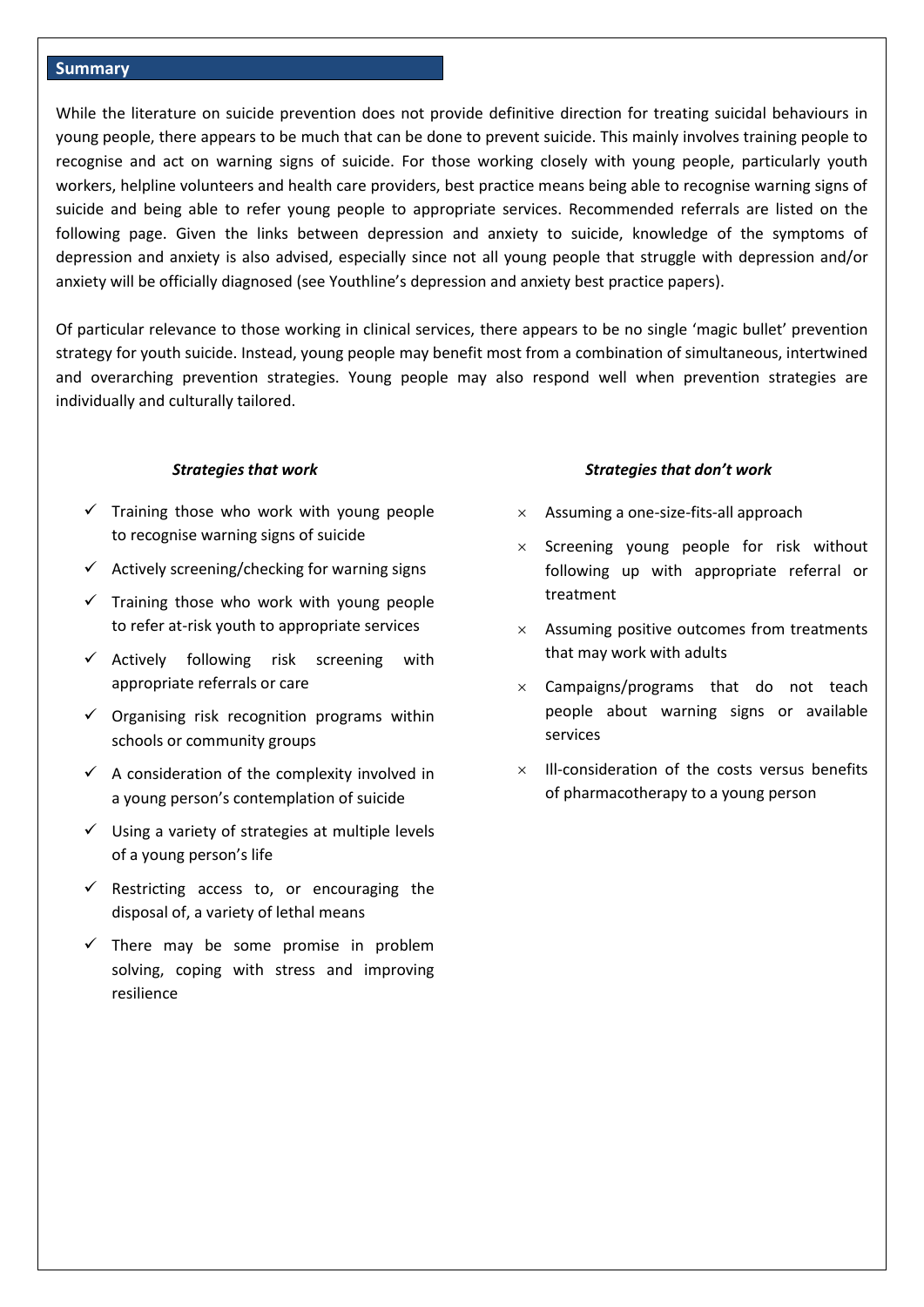#### **Recommended referrals**

#### **In an emergency**

Police/ambulance services 111

#### **Youthline counselling services**

| Helpline                 | 0800 37 66 33        |
|--------------------------|----------------------|
| Free text counselling    | 234                  |
| email counselling        | talk@youthline.co.nz |
| face-to-face counselling | $(09)$ 361 4168      |

#### **Local mental health service providers**

| 0800 211 211            |
|-------------------------|
| www.familyservices.govt |
| .nz/directory           |
|                         |

**Training and seminars**

Youthline [www.youthline.co.nz](http://www.youthline.co.nz/) 

# **References and Bibliography**

[1] World Health Organization. (2014). *Suicide prevention (SUPRE).* Retrieved February 11, 2014, from the World Health Organization Website: www.whi.int/mental\_health/prevention/suicide/suici deprevention/en/

[2] Ministry of Health. (2014). *Suicide facts: feaths and intentional self-harm hospitalisation 2011.* Wellington: Ministry of Health.

[3] Associate Minister of Health. (2006). *The New Zealand Suicide Prevention Strategy 2006-2016.* Wellington: Ministry of Health.

[4] Maskill, C., Hodges, I., McClellan, V., & Collings, S. (2005). *Explaining patterns of suicide. A selective review of studies examining social, economic, cultural and other population-level influences.* Wellington: Ministry of Health.

[5] Rudd, D., Berman, A., Joiner, T., Nock, M., Silverman, M., Mandrusiak, M., et al. (2006). Warning signs for suicide: theory, research and clinical application. *Suicide & Life - Threatening Behavior, 36* , 255-262.

[6] Shea, S. (2009). Suicide assessment. Part 1: uncovering suicide intent a sophisticated act. *Psychiatric Times, 26* , 1-6.

[7] Clinic., M. (2014). *Suicide: What to do when someone is suicidal*. Retrieved February 26, 2014, from the Mayo Clinic Website: http://www.mayoclinic.org/diseases-

conditions/suicide/in-depth/suicide/art-20044707

[8] Shea, S. (2009). *Suicide assessment. Part 2: uncovering suicidal intent using the chronological assessment of suicide events (CASE approach).* Retrieved February 26, 2014, from the Psychiatric Times Website: http://www.psychiatrictimes.com/display/article/101 68/1501845

[9] Beautrais, A. (2000). Risk factors for suicide and attempted suicide among young people. *Australian and New Zealand Journal of Psychiatry, 34* , 420-436.

[10] Beautrais, A., Ellis, P., & Smith, D. (2001). The risk of suicide among youth in contact with Child youth and Family. *Social Work Now, 19* , 8-13.

[11] Clifford, A., Doran, C., & Tsey, K. (2013). A systematic review of suicide prevention interventions targeting indigenous people in Australia, United States, Canada and New Zealand. *BMC Public Health, 13* , 463-473.

[12] Farabaugh, A., Bitran, S., Nyer, M., Holt, D., Pedrelli, P., Shyu, I., et al. (2012). Depression and suicidal behavior in college students. *Psychopathology, 45* , 228-234.

[13] American Psychiatric Association. (2013). *Diagnositc and statistical manual of mental disorders (5th ed.).* Arlington, VA: American Psychiatric Publishing.

[14] Hawton, K., & van Heeringen, K. (2009). Suicide. *Lancet, 373* , 1372-1381.

[15] Oakley Browne, M., Wells, J., & Scott, K. (2006). *Te Rau Hinengaro: The New Zealand Mental Health Survey.* Wellington: Ministry of Health.

[16] Clarke, T., Robinson, E., Crengle, S., Fleming, T., Ameratunga, S., Denny, S., et al. (2011). Risk and protective factors for suicide attempt among indigenous Maori youth in New Zealand. The role of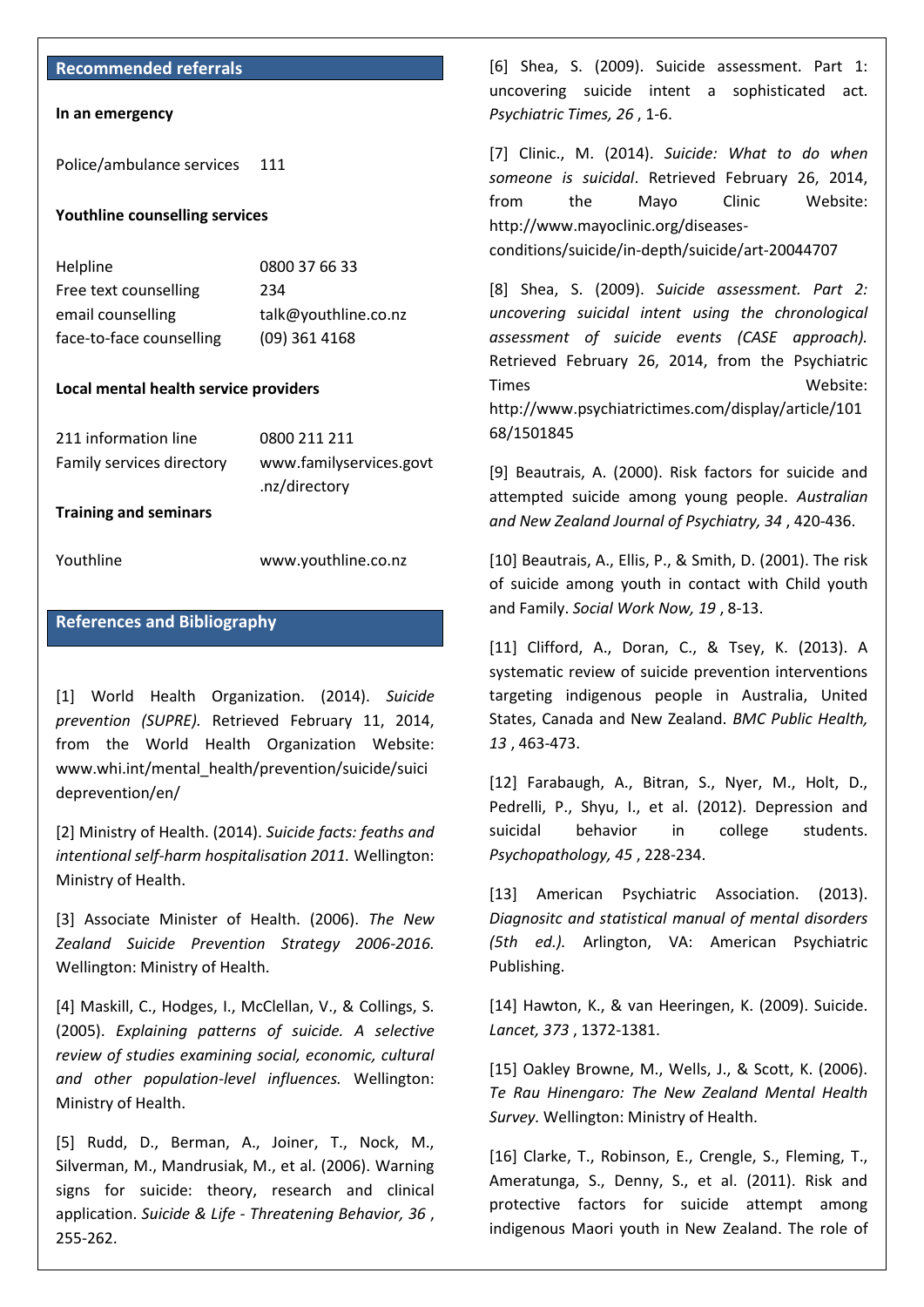family connection. *Journal of Aboriginal Health, 7* , 16- 31.

[17] Gould, M., Jamieson, P., & Romer, D. (2003). Media contagion and suicide among the young. *The American Behavioral Scientist, 46* , 1269-1284.

[18] Poijula, S., Wahlberg, M., & Dyregrow, A. (2001). Adolescent suicide and suicide contagion in three secondary schools. *International Journal of Emergency Mental Health, 3* , 163-168.

[19] Fleming, T., Merry, S., Robinson, E., Denny, S., & Watson, P. (2007). Self-reported suicide attempts and associated risk and protective factors among secondary school students in New Zealand. *Australian and New Zealand Journal of Psychiatry, 41* , 213-221.

[20] Beautrais, A., Collings, S., & Ehrhardt, P. (2005). *Suicide prevention: a review of the evidence of risk and protective factors, and points of effective intervention.* Wellington: Ministry of Health.

[21] Alberta Health Services. (2009). *What's in a word. The language of suicide.* Retrieved February 11, 2014, from the Alberta Health Services Website: www.albertahealthservices.ca/MentalHealthWellness /hi-mhw-sps-language-of-suicide-1p.pdf

[22] Olsen, R. (2011). *Suicide and language.* Retrieved February 11, 2014, from the Alberta Centre for Suicide Prevention **Website:** https://suicideinfo.ca/LinkClick.aspx?fileticket=sNKET 0k90VY%3D&tabid=554

[23] Beaton, S. (2013). *Suicide and language: why we shouldn't use the 'C' word.* Retrieved March 11, 2014, from the Australian Psychological Society website: http://www.psychology.org.au/Content.aspx?ID=5048

[24] van der Feltz-Cornelis, C., Sarchiapone, M., Postuvan, V., Volker, D., Roskar, S., Tancic Grum, A., et al. (2011). Best practice elements of multilevel suicide prevention strategies. A review of systematic reviews. *Crisis, 32* , 319-333.

[25] Isaac, M., Elias, B., Katz, L., Belik, S., Deane, F., Enns, M., et al. (2009). Gatekeeper training as a preventative intervention for suicide: a systematic review. *Canadian Journal of Psychiatry, 54* , 260-268.

[26] Deane, F., Capp, K., Jones, C., de Ramirez, D., Lambert, G., Marlow, B., et al. (2006). Two-year

follow-up of a community gatekeeper suicide prevention program in an Aboriginal community. *The Australian Journal of Rehabilitation, 12* , 33-36.

[27] Coveney, C., Pollock, K., Armstrong, S., & Moore, J. (2012). Caller's experiences of contacting a national suicide prevention helpline. Report of an online survey. *Crisis, 33* , 313-324.

[28] Gould, M., Kalafat, J., HarrisMunfakh, J., & Kleinman, M. (2007). An evaluation of crisis hotline outcomes part 2: suicidal callers. *Suicide and Lifetheatening Behavior, 37* , 338-352.

[29] Gibson, K., & Cartwright, C. (2013). *Young people talk about their experience with Youthline text counselling.* Auckland: The University of Auckland.

[30] Mann, J., Apterr, A., Bertolote, J., Beautrais, A., Currier, D., Haas, A., et al. (2005). Suicide prevention strategies. A systematic review. *JAMA, 294* , 2064- 2074.

[31] Garland, A., & Zigler, E. (1993). Adolescent suicide prevention. Current research and social policy implications. *American Psychologist, 48* , 169-182.

[32] Tarrier, N., Taylor, K., & Gooding, P. (2008). Cognitive-behavioral interventions to reduce suicide behavior: a systematic review and meta-analysis. *Behavior Modification, 32* , 77-108.

[33] Bridge, J., Iyengar, S., Salary, C., Barbe, R., Birmaher, B., Pincus, H., et al. (2007). Clinical response and risk for reported suicidal ideation and suicide attempts in pediatric antidepressant treatment. A meta-analysis of randomized controlled trials. *The Journal of the American Medical Association, 297* , 1683-1696.

[34] Mauk, G., & Weber, C. (1991). Peer survivors of adolescent suicide: perspectives on grieving and postvention. *Journal of Adolescent Research, 6* , 113- 131.

[35] Marcus, M., Yasamy, M., van Ommeren, M., Chrisholm, D., & Saxena, S. (2012). *Depression. A global public health concern.* Retrieved February 07, 2014, from World Health Organization: http://www.who.int/mental\_health/management/de pression/who\_paper\_depression\_wfmh\_2012.pdf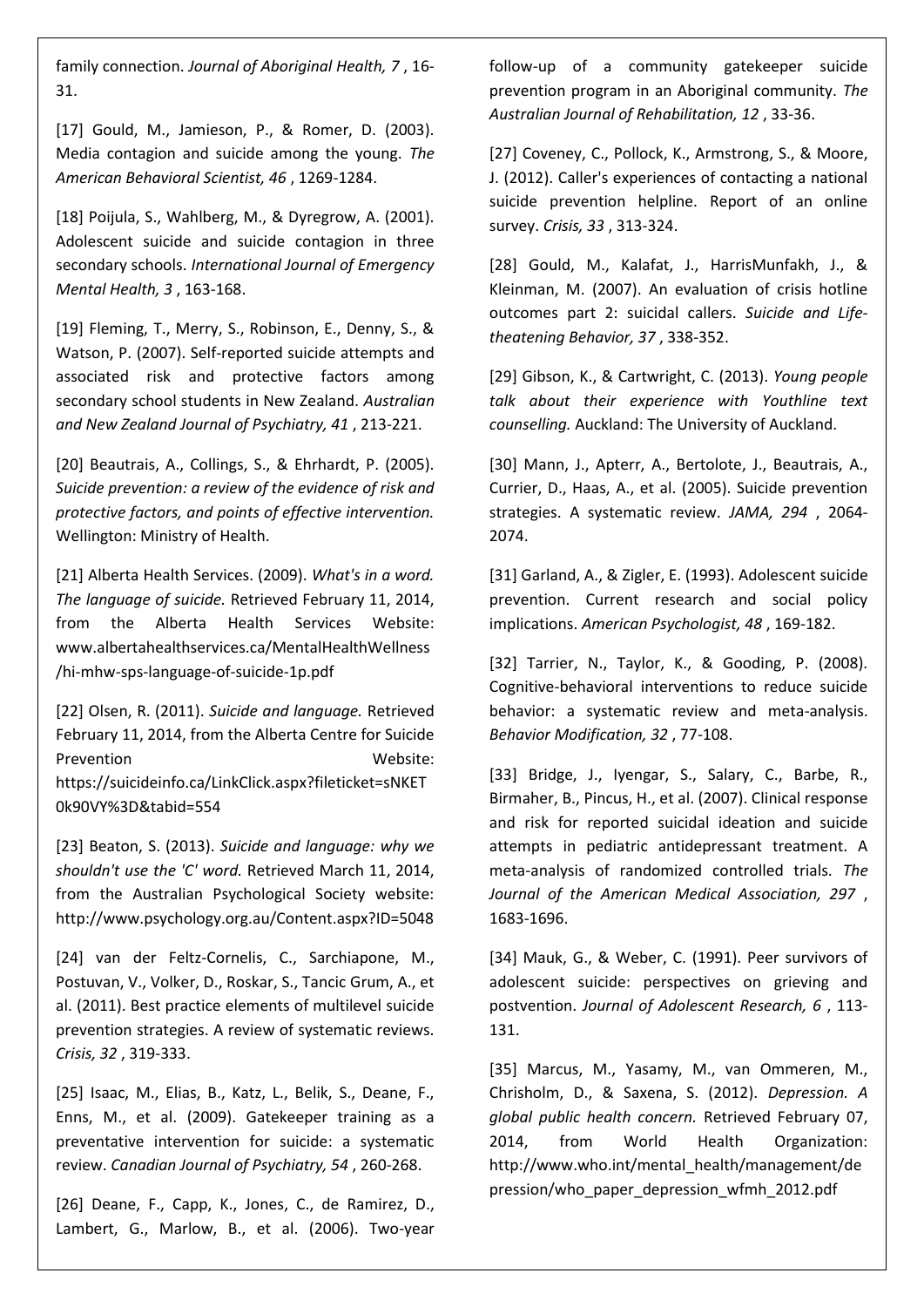[36] thelowdown.co.nz. (n.d.). *The Lowdown*. Retrieved February 14, 2012, from The Lowdown Website: www.thelowdown.co.nz/#/knowledge/

[37] Ministry of Health. (2012). *The health of New Zealand adults 2011/2012: key findings of the New Zealand Health Survey.* Wellington: Ministry of Health.

[38] Mariu, K., Merry, S., Robinson, E., & Watson, P. (2012). Seeking professional help for mental heath problems among New Zealand secondary school students. *Clinical Child Psychology and Psychiatry, 17* , 284-297.

[39] Farabaugh, A., Bitran, S., Nyer, M., Holt, D., Pedrelli, P., Shyu, I., et al. (2012). Depression and suicidal ideation in college students. *Psychopathology, 45* , 228-234.

[40] Hankin, B. (2006). Adolescent depression: description, causes and intervention. *Epilepsy & Behavior, 8* , 102-114.

[41] Patrick, S., Neale, M., & Kendler, K. (2000). Genetic epidemiology of major depression: review and meta-analysis. *American Journal of Psychiatry, 157* , 1552-1562.

[42] Pine, D., Cohen, E., Cohen, P., & Brook, J. (1999). Adolescent depressive symptoms as predictors of adult depression: moodiness or mood disorder? *American Journal of Psychiatry, 156* , 133-135.

[43] Youthline. (2006). *Youth engagement report.* Retrieved February 13, 2014, from the Youthline Website:

www.youthline.co.nz/images/stories/youth\_engagem ent\_project - final.pdf

[44] Rossen, F., Lucassen, M., Denny, S., & Robinson, E. (2009). *Youth '07: the health and wellbeing of secondary school students in New Zealand: results for young people attracted to the same or both sexes.* Auckland: The University of Auckland.

[45] Denny, S., Clark, T., Fleming, T., & Wall, M. (2004). Emotional resilience: risk and protective factors for depression among alternative education students in New Zealand. *American Journal of Orthopsychiatry, 74* , 137-149.

[46] Eisenberg, M., & Resnick, M. (2006). Suicidality among gay, lesbian and bisexual youth: the role of protective factors. *Journal of Adolescent Health, 39* , 662-668.

[47] Denny, S., Fleming, T., & Watson, P. (2004). Risk and resilience factors for depression among high school students in New Zealand. *Journal of Adolescent Health, 34* , 115.

[48] Horowitz, J., & Garber, J. (2006). The prevention of depressive symptoms in children and adolescents: a meta-analytic review. *Journal of Consulting and Clinical Psychology, 74* , 401-415.

[49] Stice, E., Shaw, H., Bohon, C., & Marti, C. (2009). A meta-analytic review of depression prevention programs for children and adolescents: factors that predict magnitude of intervention effects. *Journal of Consulting and Clinical Psychology, 77* , 486-503.

[50] Merry, S., Hetrick, S., Cox, G., Brudevold-Iversen, T., Bir, J., & McDowell, H. (2011). Psychological and educational interventions for preventing depression in children and adolescents. *Cochrane Database of Systematic Reviews, 12* , doi:10.1002/14651858.CD003380.pub3.

[51] Watanabe, N., Hunot, V., Omori, I., Churchill, R., & Furukawa, T. (2007). Psychotherapy for depression among children and adolescents: a systematic review. *Acta Psychiatrica Scandinavica, 116* , 84-95.

[52] Tsapakis, E., Soldani, F., Tondo, L., & Baldessarini, R. (2008). Efficacy of antidepressants in juvenile depression: meta-analysis. *British Journal of Psychiatry, 193* , 10-17.

[53] Newton-Howes, G., Tyrer, P., & Johnson, T. (2006). Personality disorder and the outcome of depression: meta-analysis of published studies. *The British Journal of Psychiatry, 188* , 13-20.

[54] Weisz, J., McCarthy, C., & Valeri, S. (2006). Effects of psychotherapy for depression in children and adolescents: a meta-analysis. *Psychological Bulletin, 132* , 132-149.

[55] Biddle, S., & Asare, M. (2011). Physical activity and mental health in children and adolescents: a review of reviews. *British Journal of Sports Medicine, 45* , 886-895.

[56] Brown, H., Pearson, N., Braithwaite, R., Brown, W., & Biddle, S. (2013). Physical activity interventions